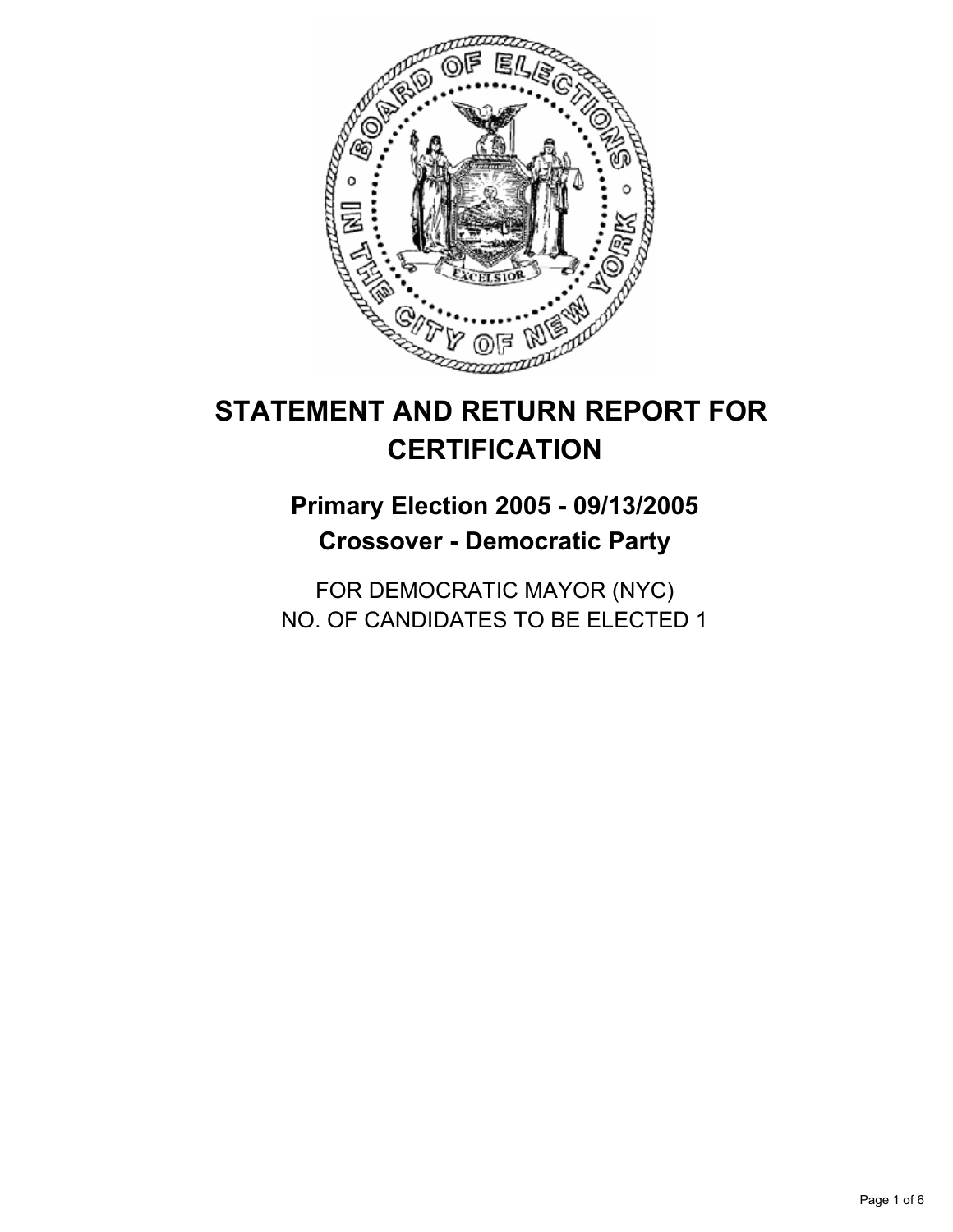

### **New York County**

| <b>EMERGENCY</b>                | 721            |
|---------------------------------|----------------|
| ABSENTEE/MILITARY               | 2,635          |
| <b>AFFIDAVIT</b>                | 2,086          |
| <b>CHRISTOPHER X BRODEUR</b>    | 5,667          |
| <b>FERNANDO FERRER</b>          | 56,579         |
| C VIRGINIA FIELDS               | 24,856         |
| <b>GIFFORD MILLER</b>           | 22,075         |
| <b>ARTHUR PICCOLO</b>           | 1,388          |
| <b>ANTHONY D WEINER</b>         | 46,668         |
| BILL CLINTON (WRITE-IN)         | $\overline{2}$ |
| <b>BRAIN LEHRER (WRITE-IN)</b>  | $\overline{2}$ |
| CHRISTOPHER BRODER (WRITE-IN)   |                |
| EUGENE V DOBBS (WRITE-IN)       |                |
| FULL PUBLIC FUNDING (WRITE-IN)  |                |
| KATRINA T. MONZON (WRITE-IN)    |                |
| <b>MARK GREEN (WRITE-IN)</b>    |                |
| MICHAEL R. BLOOMBERG (WRITE-IN) | 95             |
| TERRANCE MCCALL (WRITE-IN)      |                |
| <b>TOTAL VOTES</b>              | 157,338        |

#### **Bronx County**

| 323    |
|--------|
| 1,958  |
| 1,037  |
| 4,942  |
| 50,088 |
| 10,381 |
| 3,491  |
| 938    |
| 11,422 |
|        |
| 13     |
|        |
| 81,277 |
|        |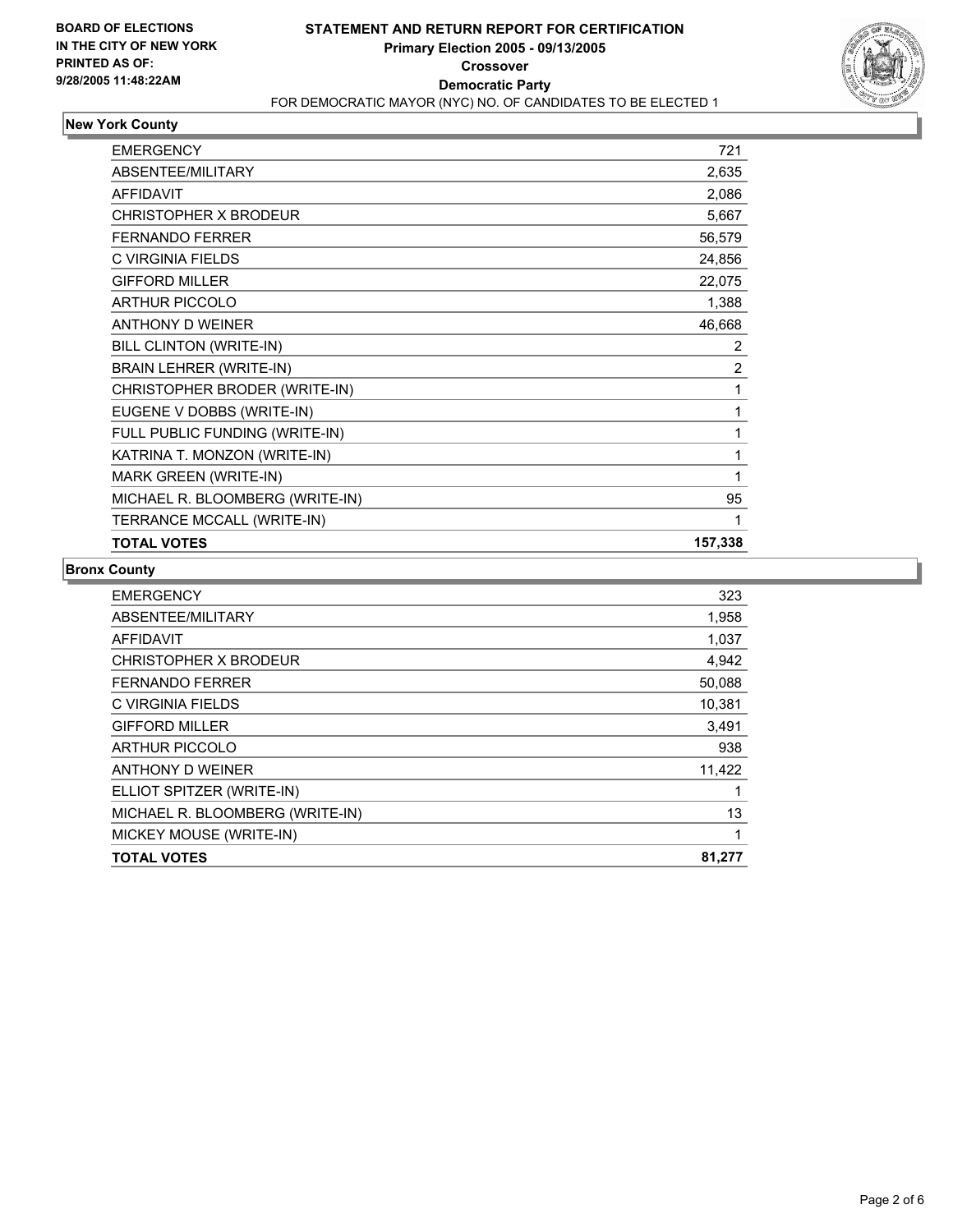

### **Kings County**

| <b>EMERGENCY</b>                  | 260     |
|-----------------------------------|---------|
| ABSENTEE/MILITARY                 | 2,899   |
| <b>AFFIDAVIT</b>                  | 1,081   |
| CHRISTOPHER X BRODEUR             | 3,724   |
| <b>FERNANDO FERRER</b>            | 50,068  |
| C VIRGINIA FIELDS                 | 25,612  |
| <b>GIFFORD MILLER</b>             | 14,324  |
| <b>ARTHUR PICCOLO</b>             | 1,963   |
| <b>ANTHONY D WEINER</b>           | 41,358  |
| CHARLES BARRON (WRITE-IN)         |         |
| CYNTHIN BOYCE (WRITE-IN)          |         |
| DIANA JOHNSON (WRITE-IN)          |         |
| DIANA REYES (WRITE-IN)            |         |
| JILLIAN SHAGAN (WRITE-IN)         |         |
| KENDALL STEWART (WRITE-IN)        |         |
| MARGARITA LOPEZ TORRES (WRITE-IN) |         |
| MICHAEL DEAR (WRITE-IN)           | 1       |
| MICHAEL R. BLOOMBERG (WRITE-IN)   | 9       |
| NORMAN SIEGEL (WRITE-IN)          | 1       |
| RICHARD VELASQUEZ (WRITE-IN)      | 3       |
| SAM TAITT (WRITE-IN)              |         |
| <b>TOTAL VOTES</b>                | 137,071 |

#### **Queens County**

| <b>EMERGENCY</b>                | 230    |
|---------------------------------|--------|
| ABSENTEE/MILITARY               | 2,313  |
| <b>AFFIDAVIT</b>                | 692    |
| CHRISTOPHER X BRODEUR           | 2,054  |
| <b>FERNANDO FERRER</b>          | 32,506 |
| C VIRGINIA FIELDS               | 13,918 |
| <b>GIFFORD MILLER</b>           | 7,956  |
| <b>ARTHUR PICCOLO</b>           | 1,175  |
| ANTHONY D WEINER                | 34,028 |
| AL SHARPTON (WRITE-IN)          |        |
| DONALD TRUMP (WRITE-IN)         |        |
| HILLARY CLINTON (WRITE-IN)      |        |
| JOHN W. CRONIN (WRITE-IN)       |        |
| MICHAEL R. BLOOMBERG (WRITE-IN) |        |
| <b>TOTAL VOTES</b>              | 91,642 |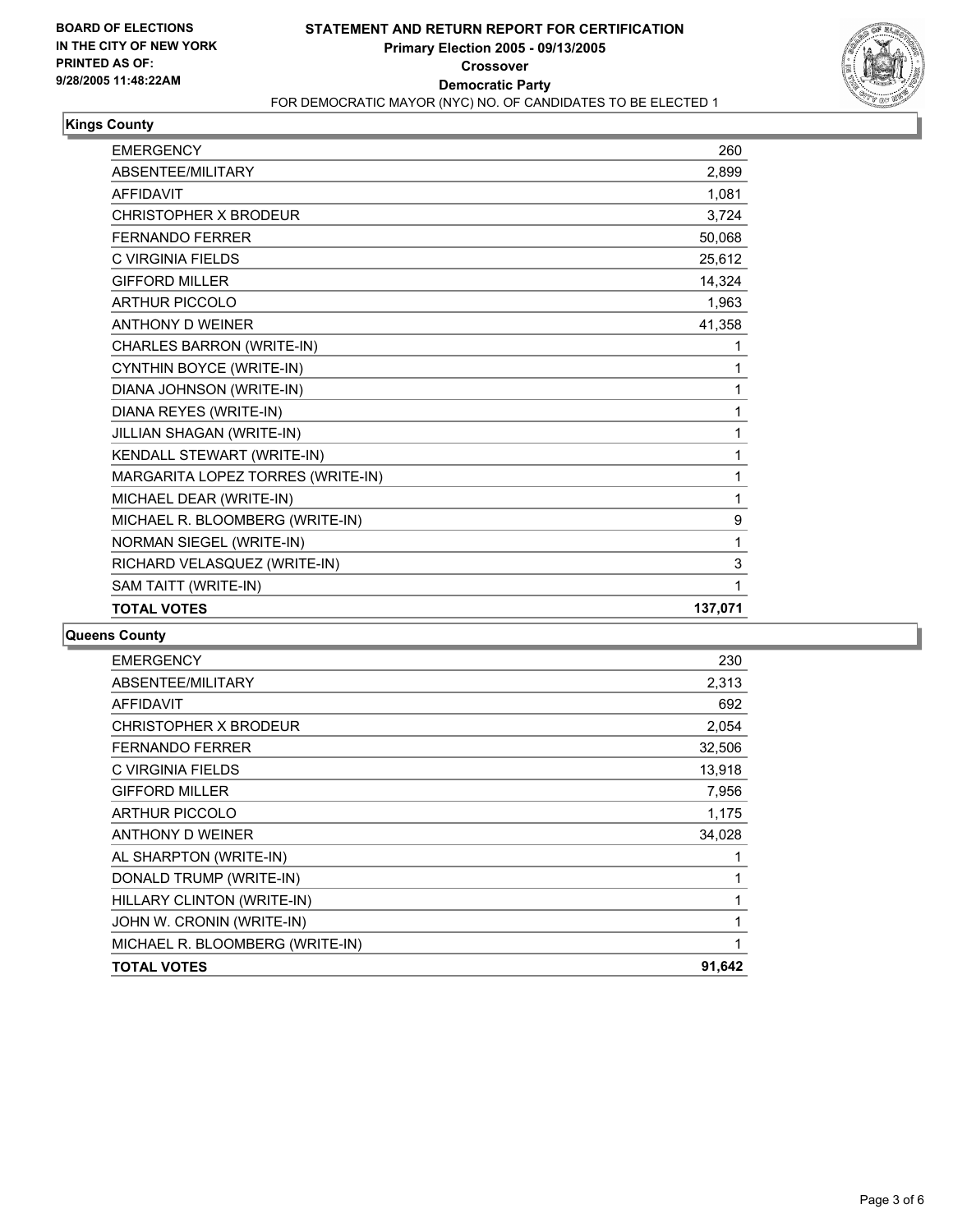

### **Richmond County**

| <b>EMERGENCY</b>                   | 3      |
|------------------------------------|--------|
| ABSENTEE/MILITARY                  | 676    |
| AFFIDAVIT                          | 96     |
| CHRISTOPHER X BRODEUR              | 174    |
| <b>FERNANDO FERRER</b>             | 3,021  |
| C VIRGINIA FIELDS                  | 1,059  |
| <b>GIFFORD MILLER</b>              | 1,669  |
| <b>ARTHUR PICCOLO</b>              | 120    |
| ANTHONY D WEINER                   | 5,441  |
| MICHAEL R. BLOOMBERG (WRITE-IN)    | 3      |
| RONALD VEAL (WRITE-IN)             |        |
| WILLIAM C. THOMPSON JR. (WRITE-IN) |        |
| YERNANDY YERRER (WRITE-IN)         |        |
| <b>TOTAL VOTES</b>                 | 11,490 |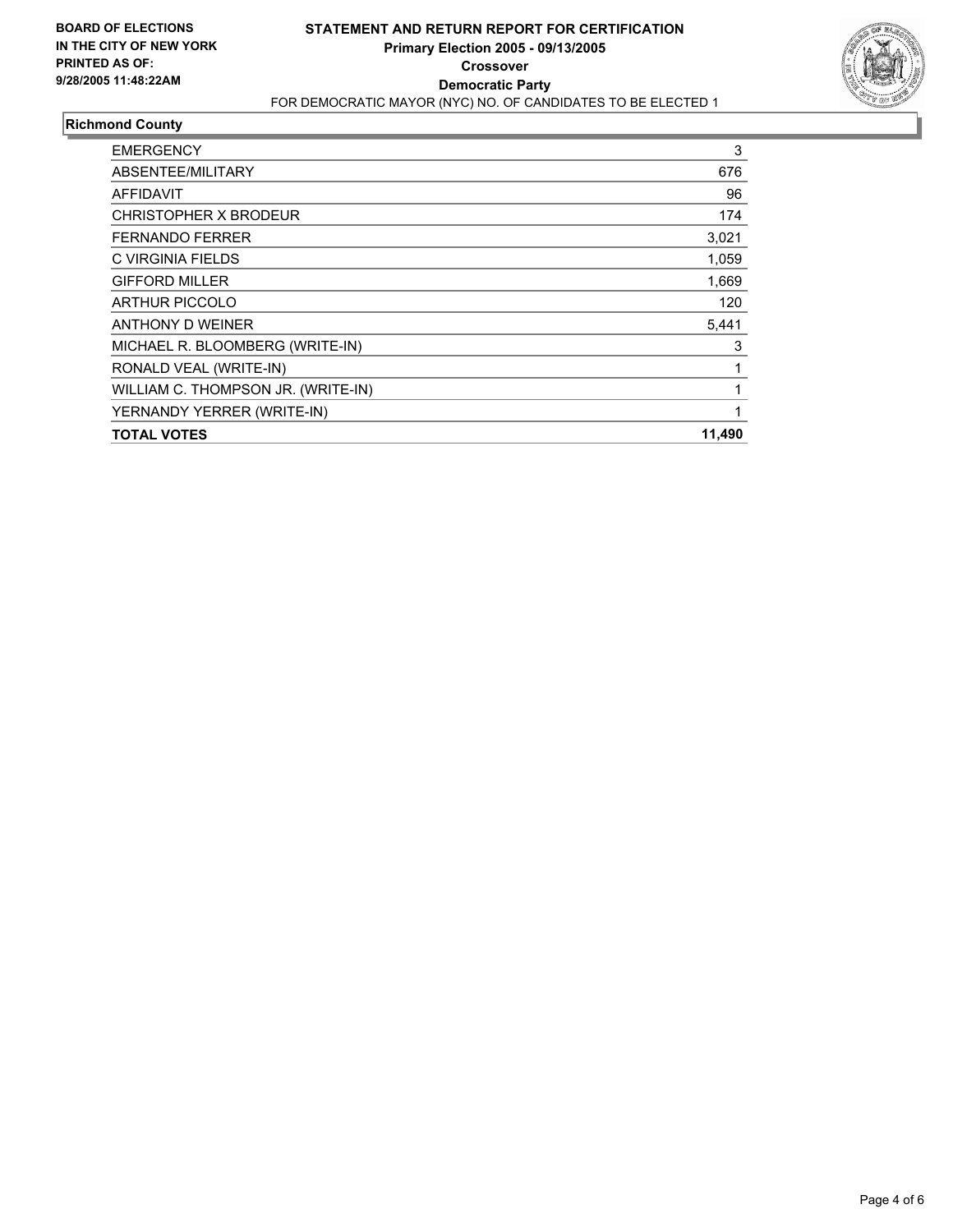

## **TOTAL FOR DEMOCRATIC MAYOR (NYC)**

| <b>EMERGENCY</b>                   | 1,537            |
|------------------------------------|------------------|
| ABSENTEE/MILITARY                  | 10,481           |
| <b>AFFIDAVIT</b>                   | 4,992            |
| CHRISTOPHER X BRODEUR              | 16,561           |
| <b>FERNANDO FERRER</b>             | 192,262          |
| C VIRGINIA FIELDS                  | 75,826           |
| <b>GIFFORD MILLER</b>              | 49,515           |
| <b>ARTHUR PICCOLO</b>              | 5,584            |
| <b>ANTHONY D WEINER</b>            | 138,917          |
| AL SHARPTON (WRITE-IN)             | 1                |
| BILL CLINTON (WRITE-IN)            | 2                |
| <b>BRAIN LEHRER (WRITE-IN)</b>     | $\boldsymbol{2}$ |
| CHARLES BARRON (WRITE-IN)          | $\mathbf 1$      |
| CHRISTOPHER BRODER (WRITE-IN)      | 1                |
| CYNTHIN BOYCE (WRITE-IN)           | 1                |
| DIANA JOHNSON (WRITE-IN)           | 1                |
| DIANA REYES (WRITE-IN)             | 1                |
| DONALD TRUMP (WRITE-IN)            | 1                |
| ELLIOT SPITZER (WRITE-IN)          | $\mathbf 1$      |
| EUGENE V DOBBS (WRITE-IN)          | 1                |
| FULL PUBLIC FUNDING (WRITE-IN)     | 1                |
| HILLARY CLINTON (WRITE-IN)         | 1                |
| JILLIAN SHAGAN (WRITE-IN)          | 1                |
| JOHN W. CRONIN (WRITE-IN)          | 1                |
| KATRINA T. MONZON (WRITE-IN)       | 1                |
| KENDALL STEWART (WRITE-IN)         | 1                |
| MARGARITA LOPEZ TORRES (WRITE-IN)  | $\mathbf{1}$     |
| MARK GREEN (WRITE-IN)              | $\mathbf{1}$     |
| MICHAEL DEAR (WRITE-IN)            | 1                |
| MICHAEL R. BLOOMBERG (WRITE-IN)    | 121              |
| MICKEY MOUSE (WRITE-IN)            | 1                |
| NORMAN SIEGEL (WRITE-IN)           | 1                |
| RICHARD VELASQUEZ (WRITE-IN)       | 3                |
| RONALD VEAL (WRITE-IN)             | 1                |
| SAM TAITT (WRITE-IN)               | 1                |
| TERRANCE MCCALL (WRITE-IN)         | 1                |
| WILLIAM C. THOMPSON JR. (WRITE-IN) | 1                |
| YERNANDY YERRER (WRITE-IN)         | 1                |
| <b>TOTAL VOTES</b>                 | 478,818          |
|                                    |                  |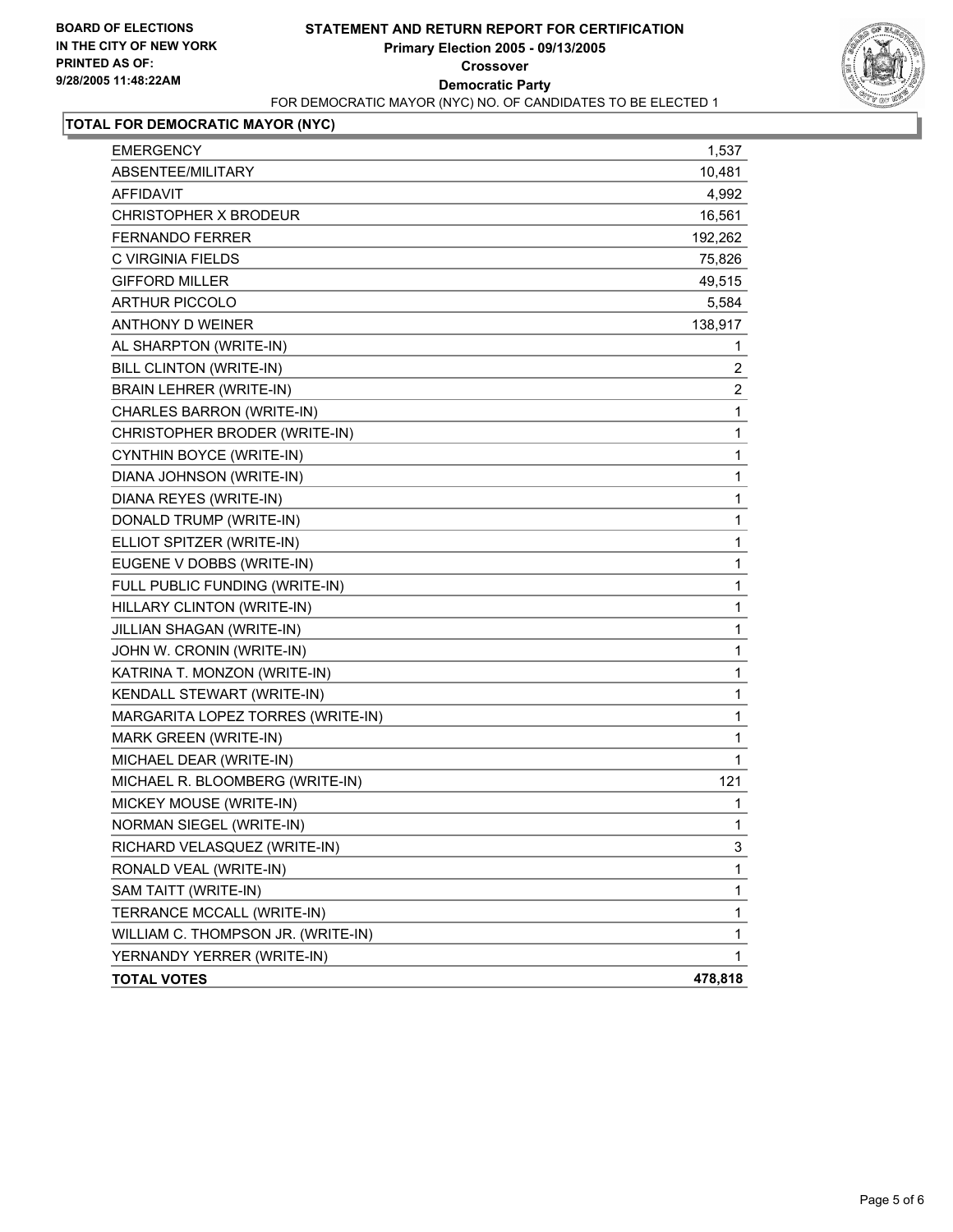### **STATEMENT AND RETURN REPORT FOR CERTIFICATION Primary Election 2005 - 09/13/2005 Crossover Democratic Party**



FOR DEMOCRATIC MAYOR (NYC) NO. OF CANDIDATES TO BE ELECTED 1

We certify this statement to be correct, and have caused the same to be attested by the signatures of the members of the board, or a majority thereof, on

Date

Secretary **Chairman** 

Canvassing Board

Canvassing Board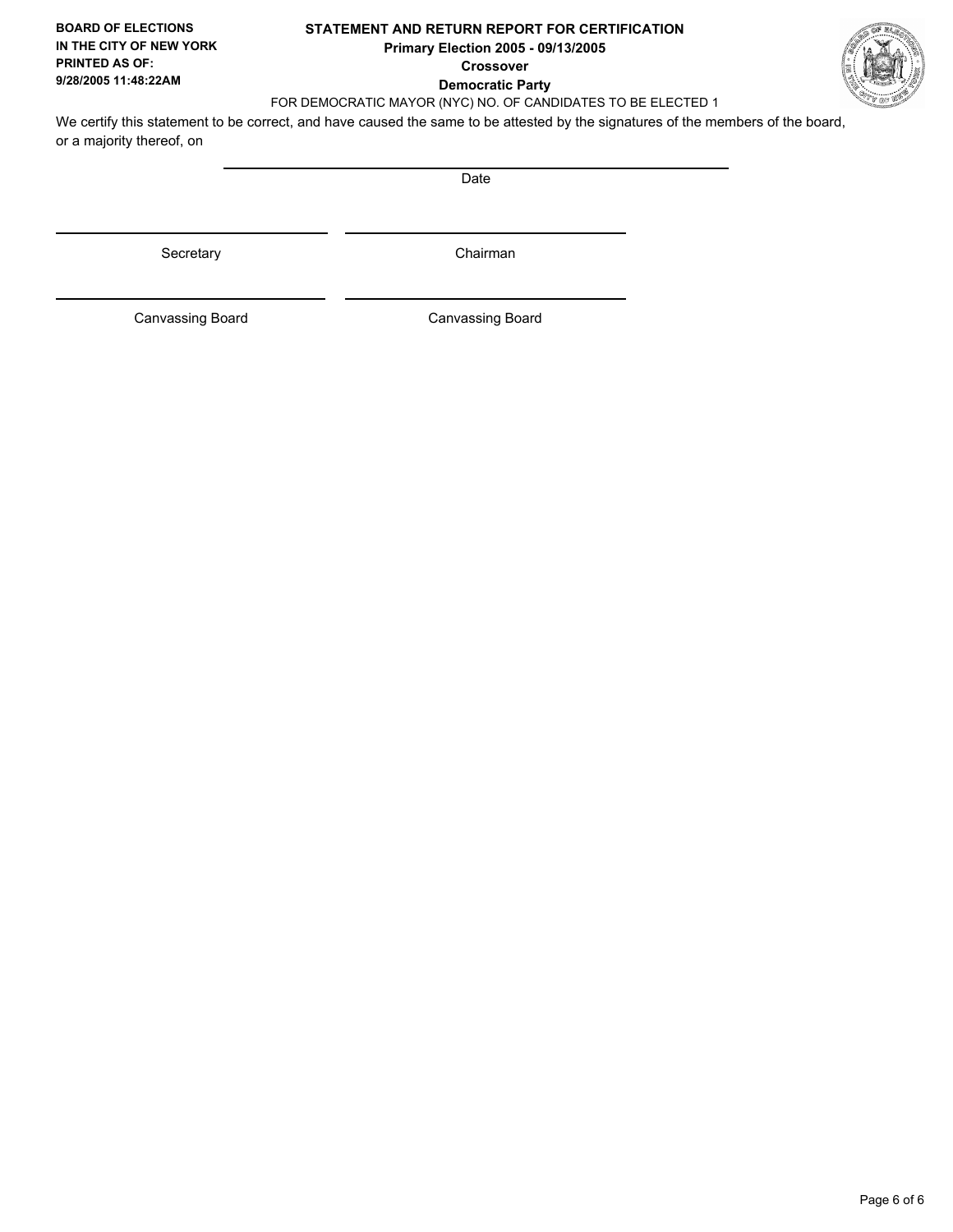

# **STATEMENT AND RETURN REPORT FOR CERTIFICATION**

# **Primary Election 2005 - 09/13/2005 Crossover - Democratic Party**

FOR DEMOCRATIC PUBLIC ADVOCATE (NYC) NO. OF CANDIDATES TO BE ELECTED 1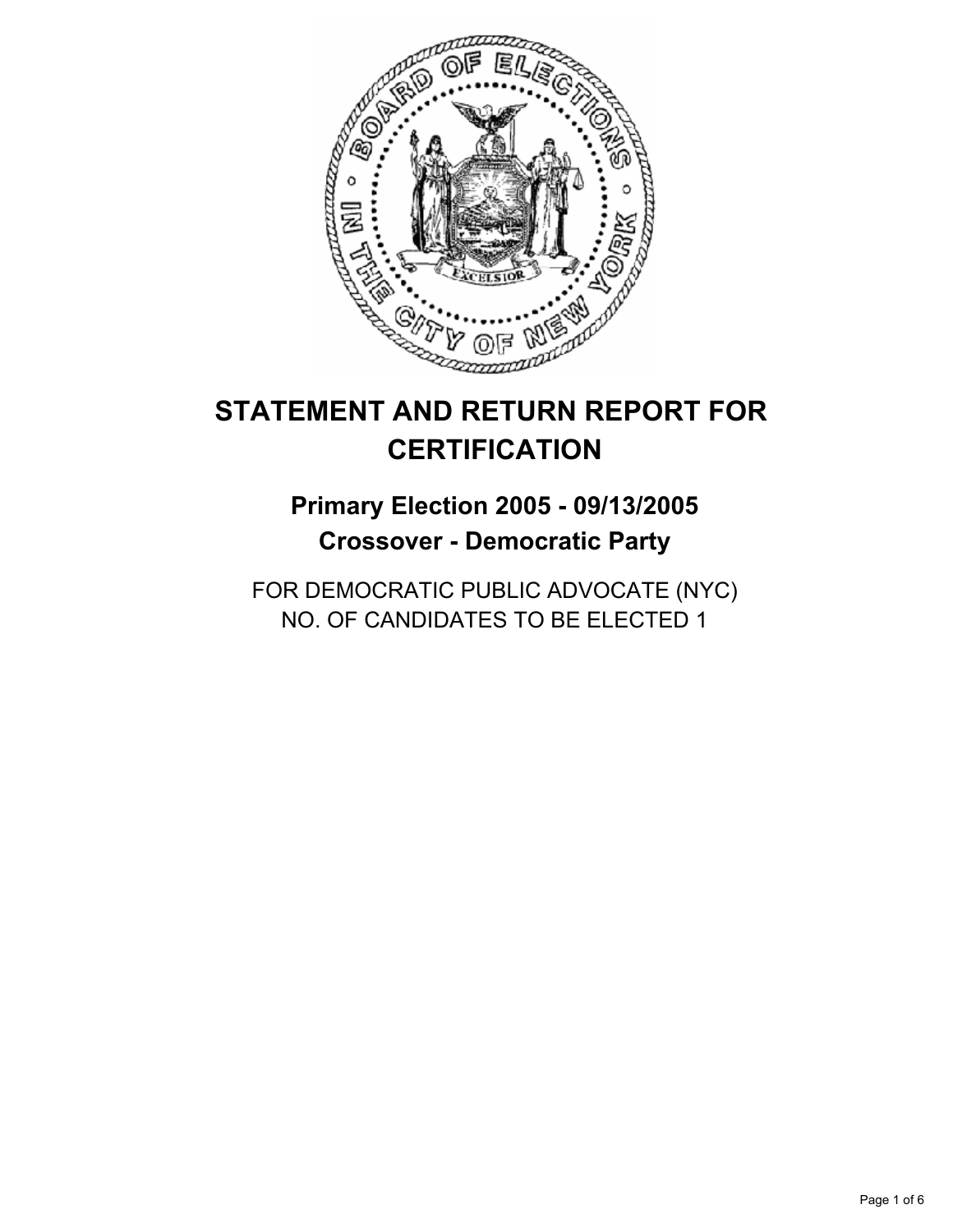

## **New York County**

| <b>EMERGENCY</b>                | 721     |
|---------------------------------|---------|
| ABSENTEE/MILITARY               | 2,635   |
| <b>AFFIDAVIT</b>                | 2,086   |
| <b>MICHAEL E BROWN</b>          | 7,199   |
| DAMON L CABBAGESTALK            | 2,462   |
| <b>JAY GOLUB</b>                | 5,347   |
| <b>BETSY F GOTBAUM</b>          | 65,025  |
| <b>ANDREW RASIEJ</b>            | 7,237   |
| <b>NORMAN SIEGEL</b>            | 45.444  |
| FRED HOCHBERG (WRITE-IN)        |         |
| MICHAEL R. BLOOMBERG (WRITE-IN) | 5       |
| SUKI PORTS (WRITE-IN)           |         |
| YINDSAY KRASNOFF (WRITE-IN)     |         |
| <b>TOTAL VOTES</b>              | 132,722 |

#### **Bronx County**

| 1,958<br>1,037 |
|----------------|
|                |
|                |
| 7,546          |
| 2,058          |
| 3,684          |
| 29,004         |
| 3,410          |
| 17,281         |
|                |
|                |
|                |
|                |
|                |
| 62,988         |
|                |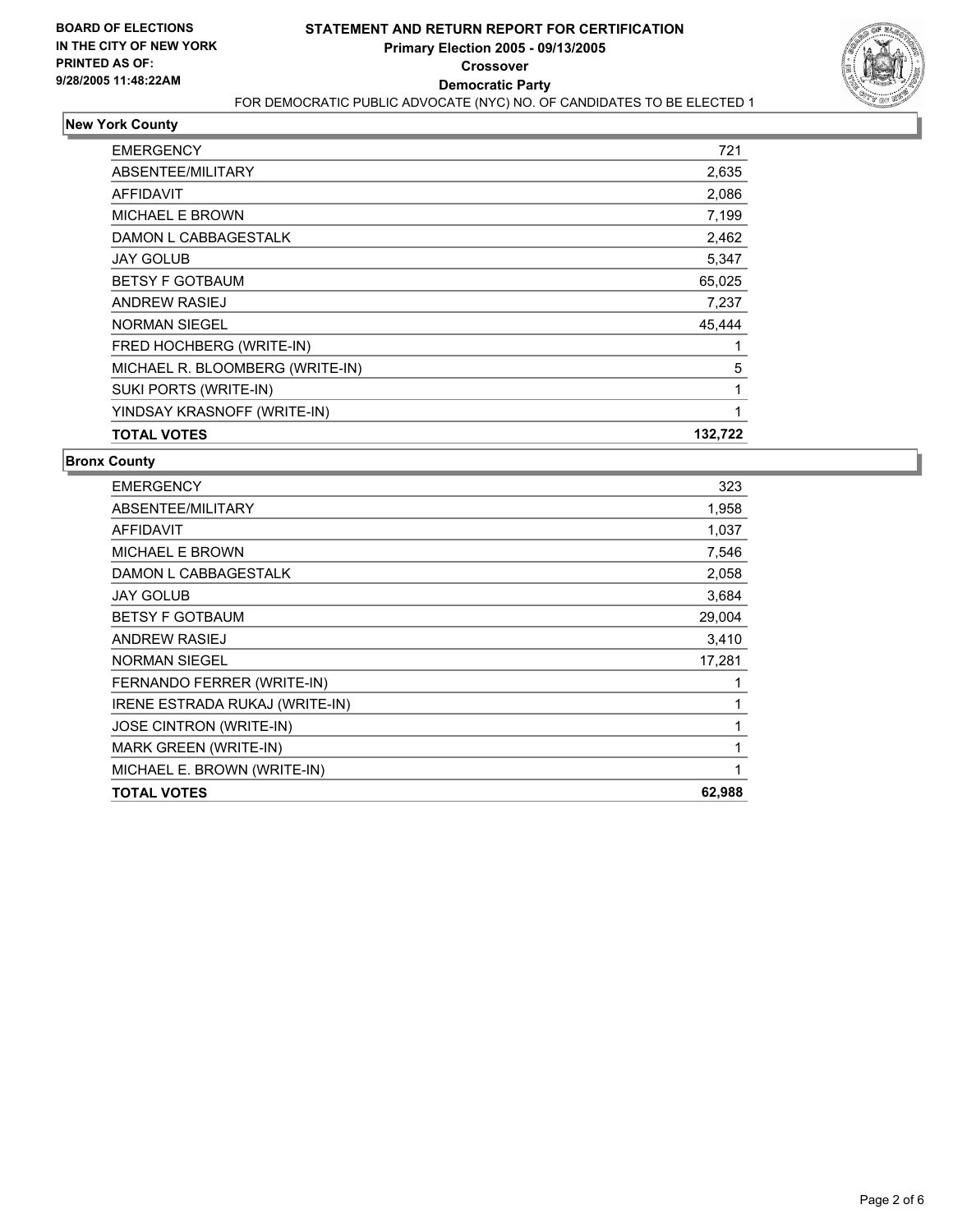

### **Kings County**

| <b>EMERGENCY</b>                    | 260            |
|-------------------------------------|----------------|
| ABSENTEE/MILITARY                   | 2,899          |
| <b>AFFIDAVIT</b>                    | 1,081          |
| MICHAEL E BROWN                     | 12,482         |
| DAMON L CABBAGESTALK                | 3,088          |
| <b>JAY GOLUB</b>                    | 5,038          |
| <b>BETSY F GOTBAUM</b>              | 53,659         |
| <b>ANDREW RASIEJ</b>                | 5,314          |
| <b>NORMAN SIEGEL</b>                | 34,292         |
| ANTHONY WEINER (WRITE-IN)           | 1              |
| EDE FOX (WRITE-IN)                  | 1              |
| JEFFREY KAHN (WRITE-IN)             | 1              |
| JENNIFER LEVY (WRITE-IN)            | 1              |
| JOANNE CHALIFAUX (WRITE-IN)         | 1              |
| JUDY JOHANNESSEN (WRITE-IN)         | 1              |
| KRIS BENSON (WRITE-IN)              | 1              |
| MELVIN FRANKEL (WRITE-IN)           | 1              |
| MICHAEL DEAR (WRITE-IN)             | 1              |
| MICHAEL R. BLOOMBERG (WRITE-IN)     | 21             |
| NORMAN SIEGEL (WRITE-IN)            | 3              |
| P. ROBINSON (WRITE-IN)              | 1              |
| PATTY HAGEN (WRITE-IN)              | 1              |
| PAUL DANN (WRITE-IN)                | 1              |
| RICHARD VALASQUEZ (WRITE-IN)        | $\overline{2}$ |
| ROCHELLE LILLIAN BENEZIA (WRITE-IN) | 1              |
| SANDRA E. ROPER (WRITE-IN)          | 1              |
| SURROGATE L KHPPEL (WRITE-IN)       | 1              |
| WILLIAM C. THOMPSON JR. (WRITE-IN)  | 1              |
| WILLIAM CLINTON (WRITE-IN)          | 1              |
| <b>TOTAL VOTES</b>                  | 113,916        |

#### **Queens County**

| <b>EMERGENCY</b>                   | 230   |
|------------------------------------|-------|
| ABSENTEE/MILITARY                  | 2,313 |
| <b>AFFIDAVIT</b>                   | 692   |
| <b>MICHAEL E BROWN</b>             | 7,547 |
| DAMON L CABBAGESTALK               | 1,860 |
| <b>JAY GOLUB</b>                   | 3,585 |
| <b>BETSY F GOTBAUM</b><br>39,707   |       |
| ANDREW RASIEJ                      | 3,125 |
| 20,736<br><b>NORMAN SIEGEL</b>     |       |
| JOHN W. CRONIN (WRITE-IN)          |       |
| WILLIAM C. THOMPSON JR. (WRITE-IN) |       |
| 76,562<br><b>TOTAL VOTES</b>       |       |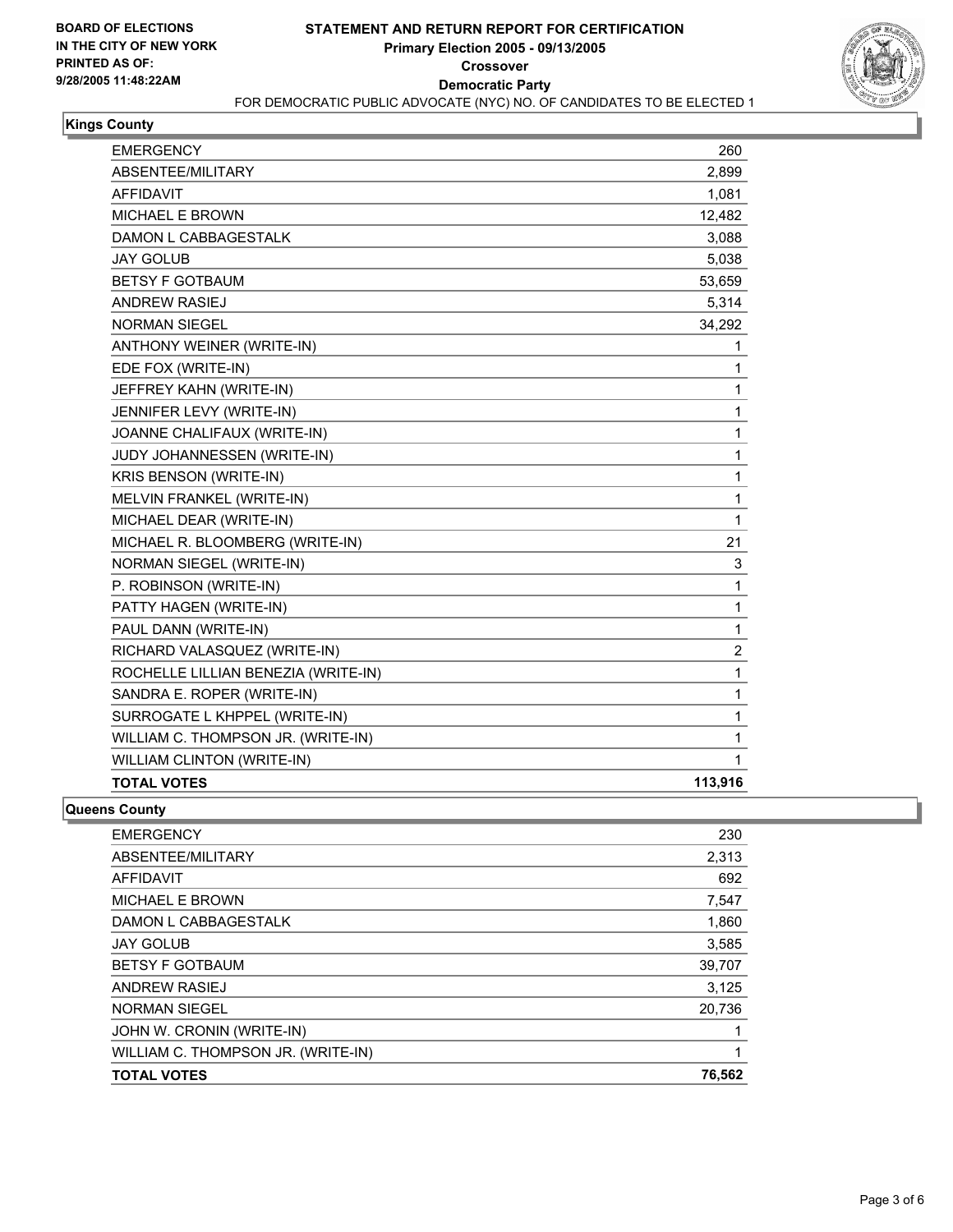

### **Richmond County**

| <b>EMERGENCY</b>                   | 3   |
|------------------------------------|-----|
| ABSENTEE/MILITARY                  | 676 |
| AFFIDAVIT                          | 96  |
| MICHAEL E BROWN                    | 714 |
| DAMON L CABBAGESTALK               | 211 |
| <b>JAY GOLUB</b>                   | 362 |
| <b>BETSY F GOTBAUM</b><br>5,332    |     |
| <b>ANDREW RASIEJ</b>               | 380 |
| <b>NORMAN SIEGEL</b><br>3,066      |     |
| RONALD VEAL (WRITE-IN)             |     |
| WILLIAM C. THOMPSON JR. (WRITE-IN) | 2   |
| 10,068<br><b>TOTAL VOTES</b>       |     |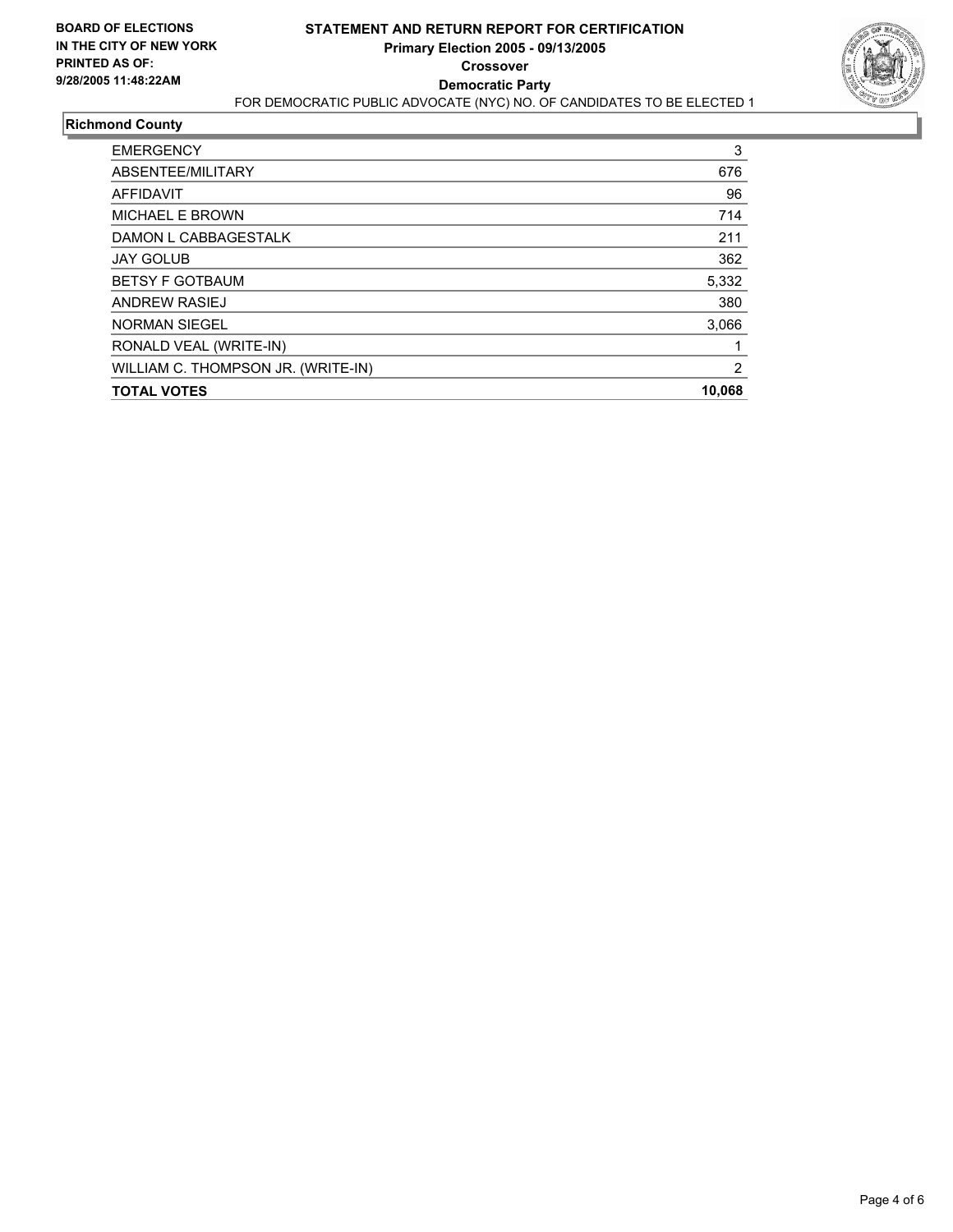

## **TOTAL FOR DEMOCRATIC PUBLIC ADVOCATE (NYC)**

| <b>EMERGENCY</b>                    | 1,537            |
|-------------------------------------|------------------|
| ABSENTEE/MILITARY                   | 10,481           |
| <b>AFFIDAVIT</b>                    | 4,992            |
| MICHAEL E BROWN                     | 35,488           |
| DAMON L CABBAGESTALK                | 9,679            |
| <b>JAY GOLUB</b>                    | 18,016           |
| <b>BETSY F GOTBAUM</b>              | 192,727          |
| <b>ANDREW RASIEJ</b>                | 19,466           |
| <b>NORMAN SIEGEL</b>                | 120,819          |
| ANTHONY WEINER (WRITE-IN)           | 1                |
| EDE FOX (WRITE-IN)                  | 1                |
| FERNANDO FERRER (WRITE-IN)          | 1                |
| FRED HOCHBERG (WRITE-IN)            | 1                |
| IRENE ESTRADA RUKAJ (WRITE-IN)      | 1                |
| JEFFREY KAHN (WRITE-IN)             | 1                |
| JENNIFER LEVY (WRITE-IN)            | 1                |
| JOANNE CHALIFAUX (WRITE-IN)         | 1                |
| JOHN W. CRONIN (WRITE-IN)           | 1                |
| JOSE CINTRON (WRITE-IN)             | 1                |
| JUDY JOHANNESSEN (WRITE-IN)         | 1                |
| KRIS BENSON (WRITE-IN)              | 1                |
| MARK GREEN (WRITE-IN)               | 1                |
| MELVIN FRANKEL (WRITE-IN)           | 1                |
| MICHAEL DEAR (WRITE-IN)             | 1                |
| MICHAEL E. BROWN (WRITE-IN)         | $\mathbf{1}$     |
| MICHAEL R. BLOOMBERG (WRITE-IN)     | 26               |
| NORMAN SIEGEL (WRITE-IN)            | 3                |
| P. ROBINSON (WRITE-IN)              | 1                |
| PATTY HAGEN (WRITE-IN)              | 1                |
| PAUL DANN (WRITE-IN)                | 1                |
| RICHARD VALASQUEZ (WRITE-IN)        | $\boldsymbol{2}$ |
| ROCHELLE LILLIAN BENEZIA (WRITE-IN) | 1                |
| RONALD VEAL (WRITE-IN)              | 1                |
| SANDRA E. ROPER (WRITE-IN)          | 1                |
| SUKI PORTS (WRITE-IN)               | 1                |
| SURROGATE L KHPPEL (WRITE-IN)       | 1                |
| WILLIAM C. THOMPSON JR. (WRITE-IN)  | 4                |
| WILLIAM CLINTON (WRITE-IN)          | 1                |
| YINDSAY KRASNOFF (WRITE-IN)         | 1                |
| <b>TOTAL VOTES</b>                  | 396,256          |
|                                     |                  |